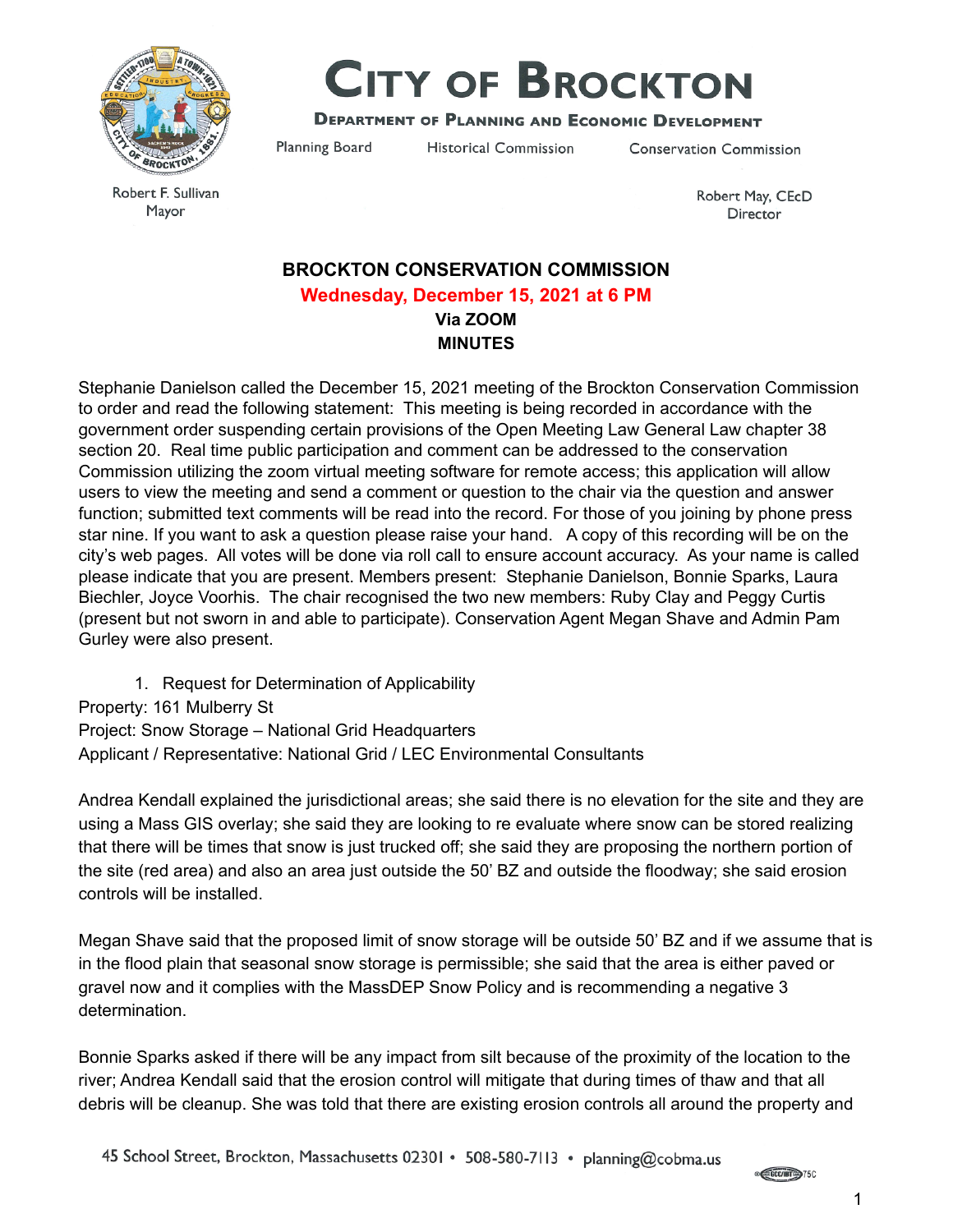that Clean Harbors changes the erosion controls every six weeks; she said that there is erosion from the abutting property.

 Joyce Voorhis asked if the commission can require erosion control along the area that faces the river; Stephanie Danielson asked if there was any pre treatment and said if there is no treatment we would need permanent erosion control. Andrea Kendall asked if they were looking for a more expansive configuration; the chair said they are looking for something that will prevent silt from entering the BZ; she said they can augment what is already there and expand on the erosion.

 A motion was properly made (Sparks), seconded (Voorhis) and unanimously passed by a roll call vote to issue a negative three determination with the condition that there is to be the configuration and installation of permanent erosion controls to prevent snow runoff from entering into the BZ.

 2. Request for Certificate of Compliance Property: 1330 Pleasant Street (1288 Pleasant St Lot 3) Applicant / Representative: Danielson Gomes / Jacobs Driscoll Engineering Project: Single-family House

 Danielson Gomes (owner and builder) was present. The chair noted that there are a number of deviations on the as built plan. The agent said she conducted a site visit on 11-23-21; she said the footprint of house was flipped; a patio was added extra from the porch; the LOW encroaches into the 25'; a row of arborvitaes was added along the limit of work; a boulder wall was added along the LOW; a crushed stone drive was added along the house; there is a block retaining wall on the eastern side; there is some construction debris in 25' BZ; she said in 2018 the owner was asked to remove the extra fill; a significant amount of fill was removed however portions of the property are still 2' higher that what was approved; she noted that the western side of the property (176 contour) was not graded as shown.

 Stephanie Danielson said she assumes that the encroachment exists. Bonnie Sparks said that she would like to see the site reflagged to verify the possibility of the encroachment and the amount of excessive fill; she said so much has changed since the plan was approved.

 Laura Biechler said this is a completely different plan….she said there are significant issues that need to be revised.

 Joyce Voohris asked if the drainage pattern changed because of the amount of fill; the chair said that the crushed stone is an issue; she said the site is wholly in the 100' BZ and quite a bit in the 50' BZ.

 Bonnie Sparks said she would like to see a restoration process and wanted to know if the fill is causing any impact.

 The chair said that the option here is to either continue or deny the application. The agent said this is not a hearing…no filing fee…no notice…it is not difficult for the applicant to re-apply for a COC, so in terms of house keeping, if the commission wants to issue something in writing to the applicant it would make more sense to issue a denial.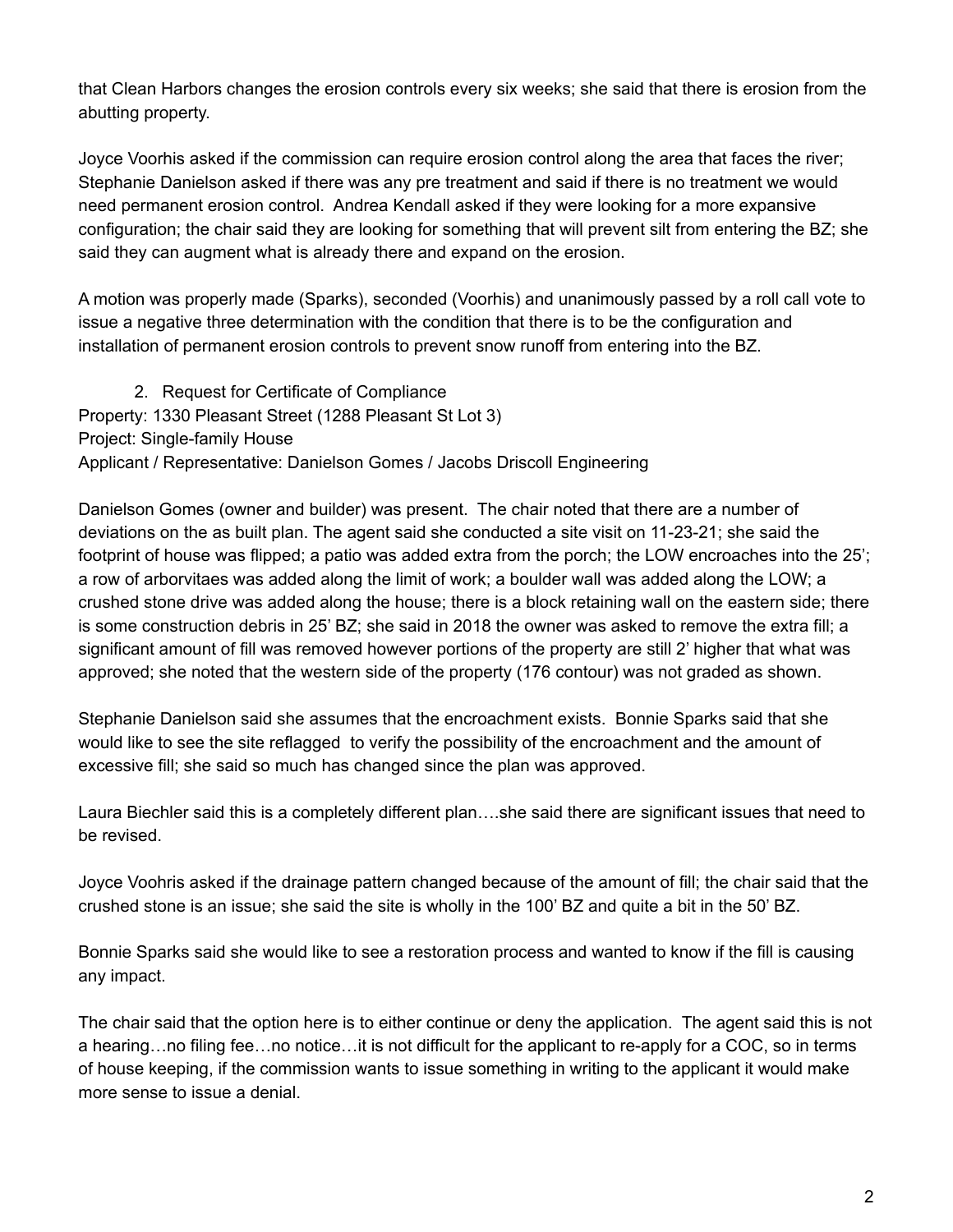A motion was properly made (Sparks), seconded (Biechler) and unanimously passed by a roll call vote to deny the request for a COC; the agent is to notify the owner of the deviations to the plan and conditions to be met before a COC can issue.

 3. Abbreviated Notice of Resource Area Delineation Property:1123 Pearl St Applicant / Representative: Casey Properties / Beals Associates

 Larry Beals said that this property is partially developed; he said there is a parking lot and building on a portion of the site; the resource area is a large pond off the property but the BZ extends onto the site; he said there is irregular topo; they have mapped the top of the embankment; there is a Fema zone A flood boundary with no elevation.

 Megan Shave said she was on the site on 11-22-21 and can confirm the noticeable transition; she said based on her review the ORAD can be issued for BVW; she said there is no base elevation on Zone A but has no issue with using the Zone A as the limits of BLSF because FEMA's Zone A tends to be a conservative boundary.

 Bonnie Sparks what the intended use of the property was and was told they recommend to the owner to verify the wetland boundary first; no use yet. The chair noted that the ORAD is valid for three years.

 A motion was properly made (Sparks), seconded (Voorhis) and unanimously approved to close the hearing.

 A motion was properly made (Sparks), seconded (Voorhis) and unanimously passed by a roll call vote to issue an ORAD for the resource areas and limits of BLSF.

 4. Abbreviated Notice of Resource Area Delineation Property: Map 015-146 Christy's Drive Applicant / Representative: Ashutosh LLC / JK Holmgren Engineering

 Matt Tavares said this is an undeveloped property; he said the property has wetland and inland bank; (wetland line (B flag series) IVW (A series).

 The agent said she was out at the site and was able to located the flags; she said that the series A are a closed depression and that the depression contains standing water at some times but not large enough to be jurisdictional; she said the commission can consider issuing the ORAD confirming BVW and bank flags as accurate.

 Bonnie Sparks asked if there was an intended use and was told there are no definite plans as of yet; maybe expansion

 A motion was properly made (Voorhis), seconded (Sparks) and unanimously approved to close the hearing.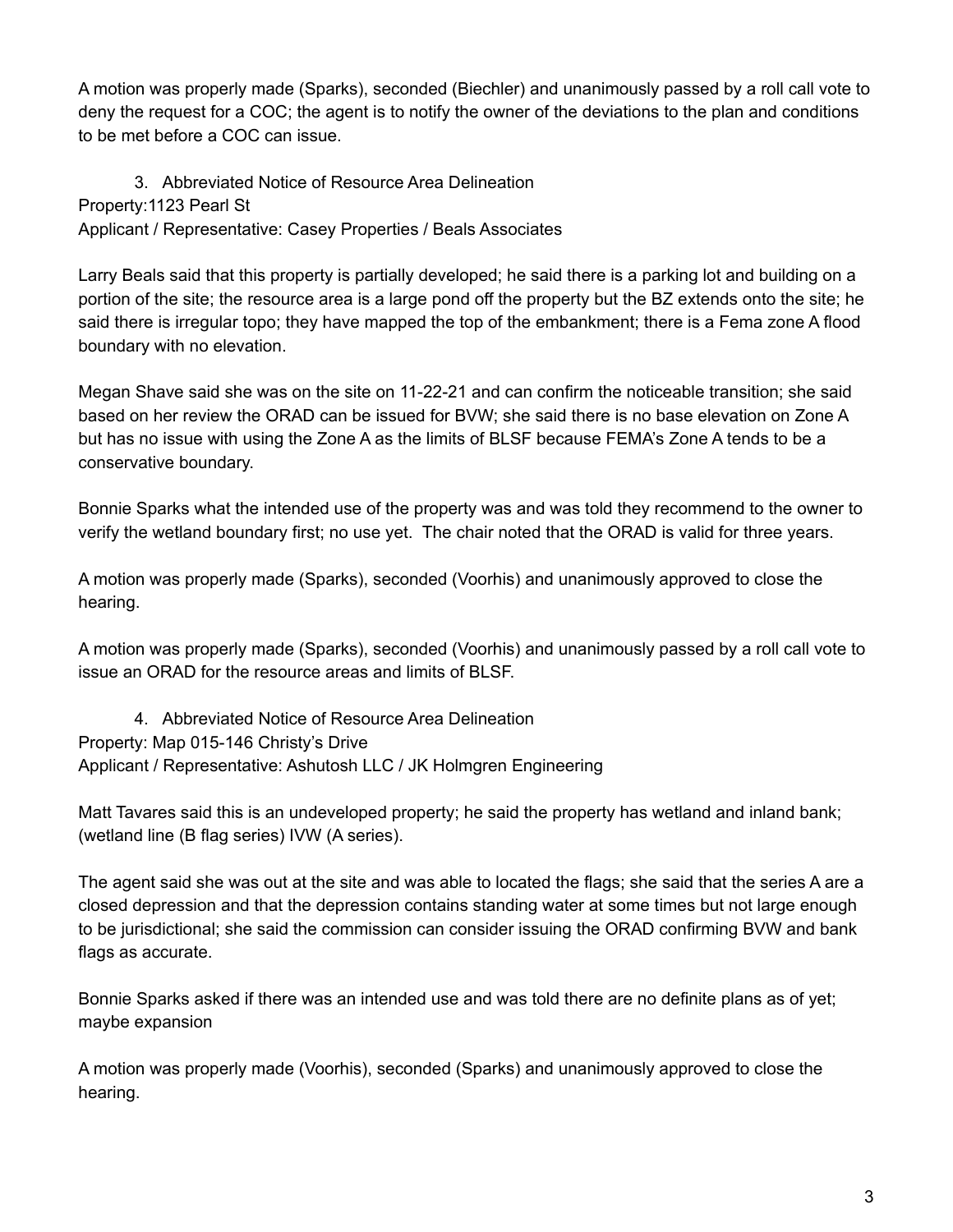A motion was properly made (Sparks), seconded (Voorhis) and unanimously passed by a roll call vote to issue an ORAD confirming BVW and bank flags.

 5. Request for Certificate of Compliance Property: 15 Leach Ave Project: Two-Family House Applicant/Representative: Michael Haikal / JK Holmgren Engineering

 Matt Tavares said the as built shows a walkway was added between the two driveways; he said that the bulkhead was moved because of the location of the gas line causing the compensatory storage area to be shortened; he said that additional compensatory storage added on the other side.

 Stephanie Danielson said that the western side was overfilled according to as-built survey and said there is crushed stone around three sides. She said since this is a residential structure is compensatory storage green space; the agent said grass is considered as green space. The chair asked why that area was not grass (crushed stone) and was told to keep pests out.

 Megan Shave said that the brook is culverted but jurisdiction is retained as there is known localized flooding and a stream within the culvert; the chair said she would like to see the gravel removed. The agent noted that the compensatory storage area was updated to show the revised storage volumes, but the revised fill volumes should be updated as well.

The agent said that if the commission wants their concerns in writing that the denial is the best easy way.

Laura Biechler said that for consistency purposes a denial would be the proper channel.

 A motion was properly made (Biechler), seconded (Sparks) and unanimously passed by a roll call vote to deny the request for a COC; agent is to notify the applicant of the deviations and conditions to be met prior to the issuance of a COC.

 6. Notice of Intent Property: 219 Bellevue Ave Project: Yard expansion and accessory structures (after-the-fact NOI) Applicant/Representative: Marcia Dosreis / JK Holmgren Engineering

Continued to 1-19-22 by agreement of the parties.

 7. Notice of Intent Property: 940 Belmont St (VA Hospital) Project: Roadway improvements Applicant/Representative: Monument Constructions / JK Holmgren Engineering

 The chair asked if these changes were made since the last meeting and Matt Taraves said they were. He said he has discussed some of the comments with the agent. The agent said she is trying to keep their LOW on the lawn area where there is no brush line cutting; she would like them to avoid brush cutting where possible; she is trying to keep the LOW at the 25'BZ. She said the BETA 12-6-21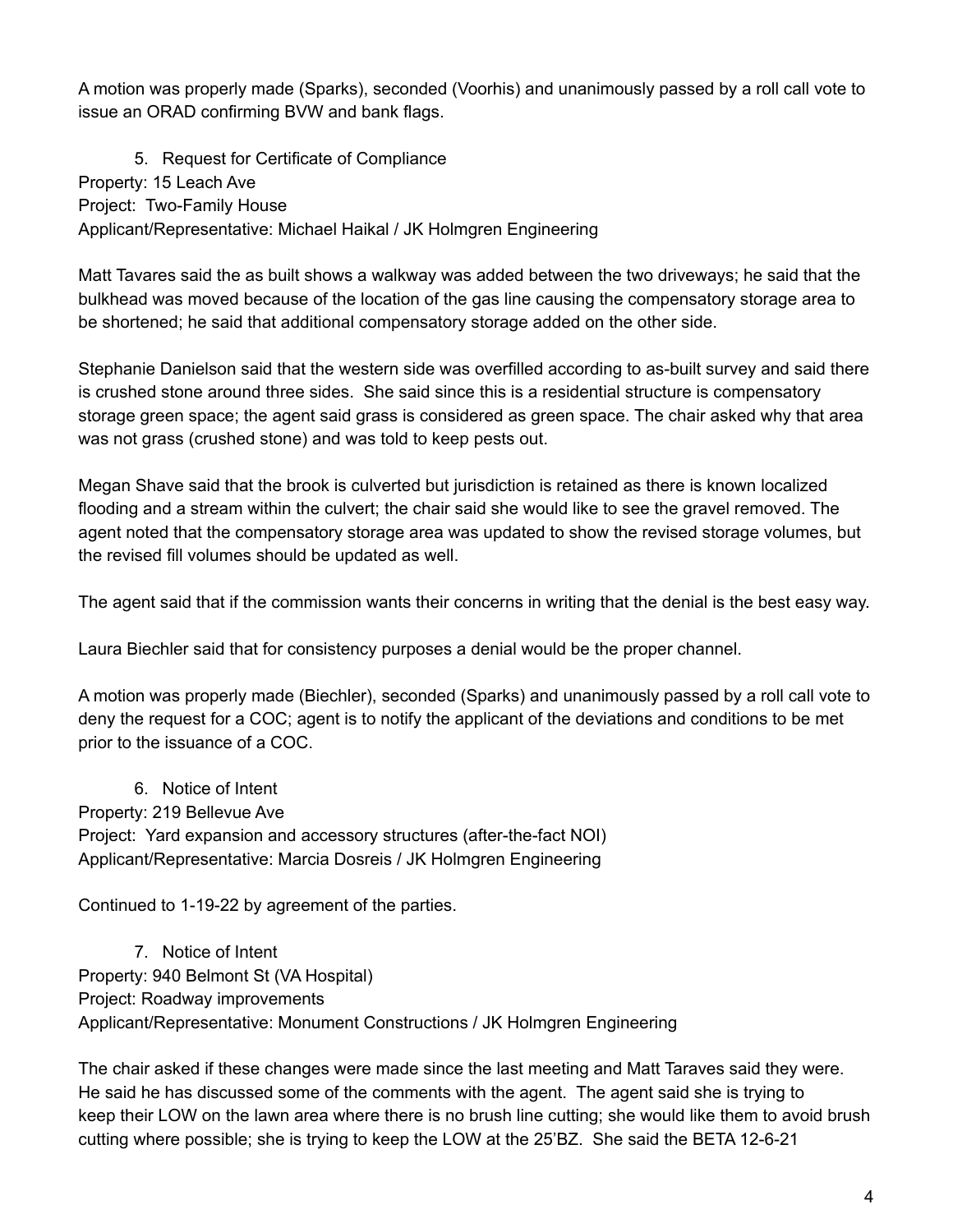comment 3 has been addressed but there is still an outstanding item; she asked Matt Tavares if the draw down device has been added and was told no. She said they need to make sure the LOW and erosion control are consistent across all the sheets.

 The chair said the plans still need to be revised. She said to make the revisions and come back to the next meeting and said that the hearing should be quick.

Continued to 1-19-22 by agreement of the parties.

 8. Notice of Intent Property: 93 Tilton Ave Project: Landscape work and septic system installation Applicant/Representative: Gary Tremblay / Collins Civil Engineering Group

 Peter Lyons said this is a reconstruction of an existing single family home on an existing foundation and installation of a septic system and elevated leaching bed. He said the site contains a stream, a pond, BVW & buffer zone; he said erosion control parallels the lawn area and the site is loaded with japanese knotweed; he said they are proposing to remove a 2100 sf area of knotweed and plant it with wetland mix and plantings.

 Megan Shave said that based on her site walk she concurs that the proposed restoration area is the best area to remove knotweed and add a shrub restoration area; she said the plan should show where permanent markers will be and said her report contains a plan with a red line for the markers.

 Bonnie Sparks asked how they will remove the knotweed and was told by hand or mechanical; the agent said there should be a condition that the entire footprint be excavated to eradicate the root mass.

 There was a question from the public regarding the elevated septic area and Peter Lyons said that the existing system is a cesspool and that the new system provides separation to ground water.

 Debbie Peterson asked how the higher area will impact adjacent properties; Peter Lyons said that discharge off the property is not a concern at this property and that the drainage patterns are remaining the same.

 The agent said that regulations state that as long as the leaching area is 50' from a wetland resource area and meets the conditions of Title V, then it is presumed to meet the conditions of the wetland protection act; she said that Title V is regulated by BOH. She said that the plan should show final limits of work so that it is very clear for the location of markers. The chair said that the agent has already submitted recommended special conditions; Peter Lyons asked about intervals for the markers and was told every 15'.

Continued to January 19, 2022 by agreement of the parties.

# 9. Notice of Intent

 Property: 159 Torrey Street – Thorny Lea Irrigation Pond Vegetation Management Project: 4 Lot Subdivision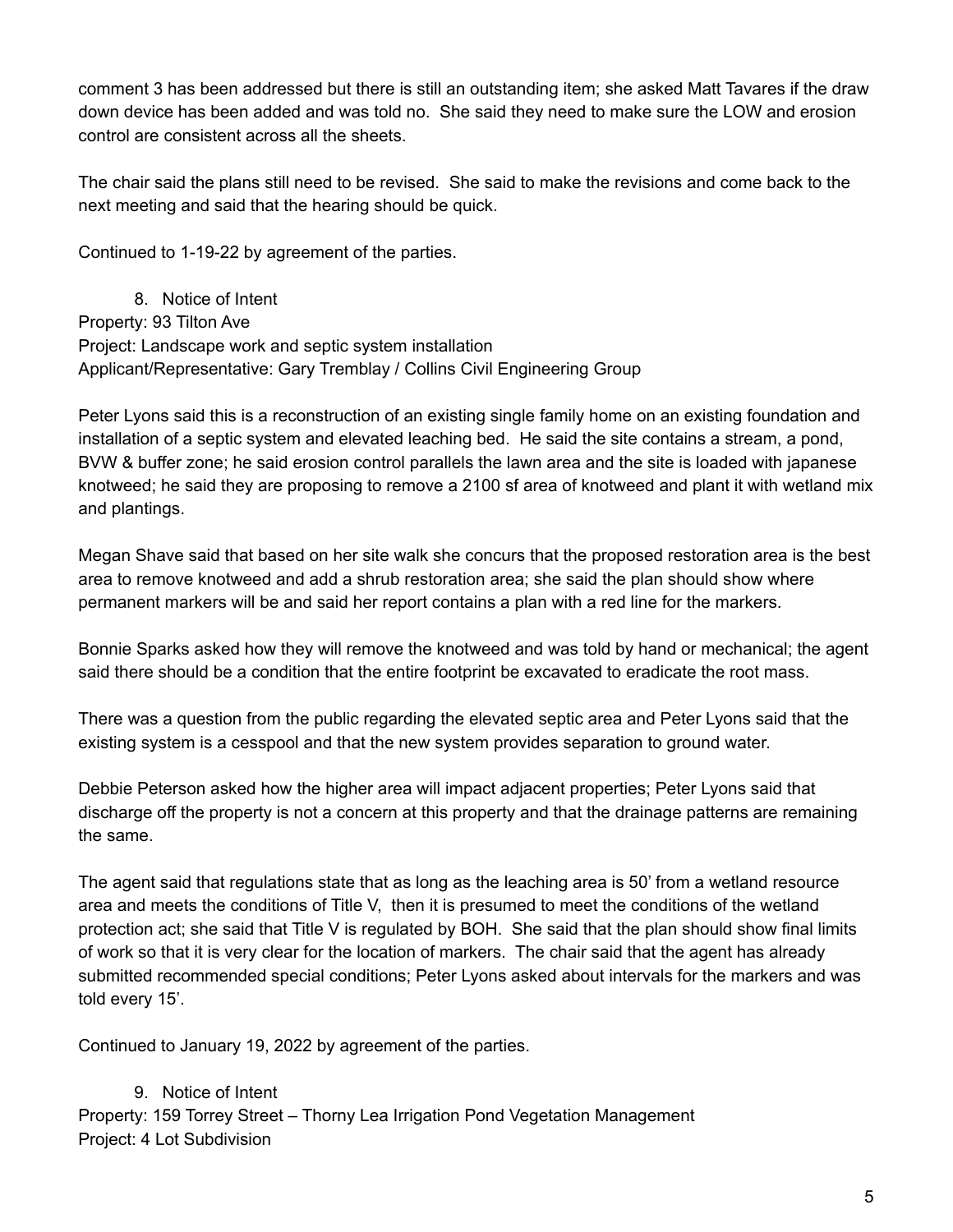#### Applicant/Representative: Thorny Lea Gold Club / SOLitude Lake Management

 Jeffrey Castellani said the application is for pond restoration and repair of the irrigation pump; he said that pond has lost of ½ of its water volume; he said that the secondary goal is to provide additional plant matter; he said they are proposing mechanical removal of plant material, root matter etc. and spot application of herbicide to control growth.

 Shawn Mccarthy said he will not know until spring what the plants are in the pond; he said they will want to do a survey and treat for only those plants are invasive using EPA approved herbicides focusing on . phragmites and treatment of reemergence.

 Stephanie Danielson said they did not provide a plan showing surveyed limits…is there BVW around the pond; She was told that they don't usually present engineered plans. She asked if the hydro rig sits on the pond surface and Jeffrey Castellani explained how the rig works; he said it does not displace water, it's driven by paddle wheel.

 The agent said there are two identified resource areas; bank and land under water; she said she echoes MassDep's recommendation that the commission determine whether work meets the definition of ecological restoration project. She said if it does not the project needs to meet the performance standards for bank and land under water.

 Stephanie Danielson said that based on their presentation the purpose of this is to increase the water storage capacity of the pond for irrigation purposes at the golf course.

 Joyce Voorhis said this seems like a restoration project for the golf course…not an ecological project and asked that the agent again read the definition…primary purpose are the key words.

 The chair said it looks like the primary purpose is to increase the volume for irrigation and a side benefit would be ecological improvements. Joyce Voorhis said she is concerned about the use of herbicides; the chair said that the use of herbicides contradicted the ecological benefit; Shawn Mccarthy said that the chemicals have a short shelf life and are allowed by EPA for use.

 The chair asked what the benefit is to the the applicant by being an ecological restoration project; the agent said that if it is considered a limited project then they are exempt from meeting performance standards…only need to meet them to the maximum extent practicable. The chair asked if they were claiming they can not meet the performance standards and the applicant said no.

 Laura Biechler asked if restoration restores the pond to its prior volume; Jeffrey Castellani said they are not changing the bottom; but removing organic matter and nutrients that will prevent their growth.

 The chair asked the agent if performance standards could be met and was told they are not burdensome; she is concerned with the physical stability of the bank…what happens when the rig is launched….are there erosion controls?

 The chair asked the members if they felt this project meet the definition of an ecological restoration project; the commission unanimously felt it did not.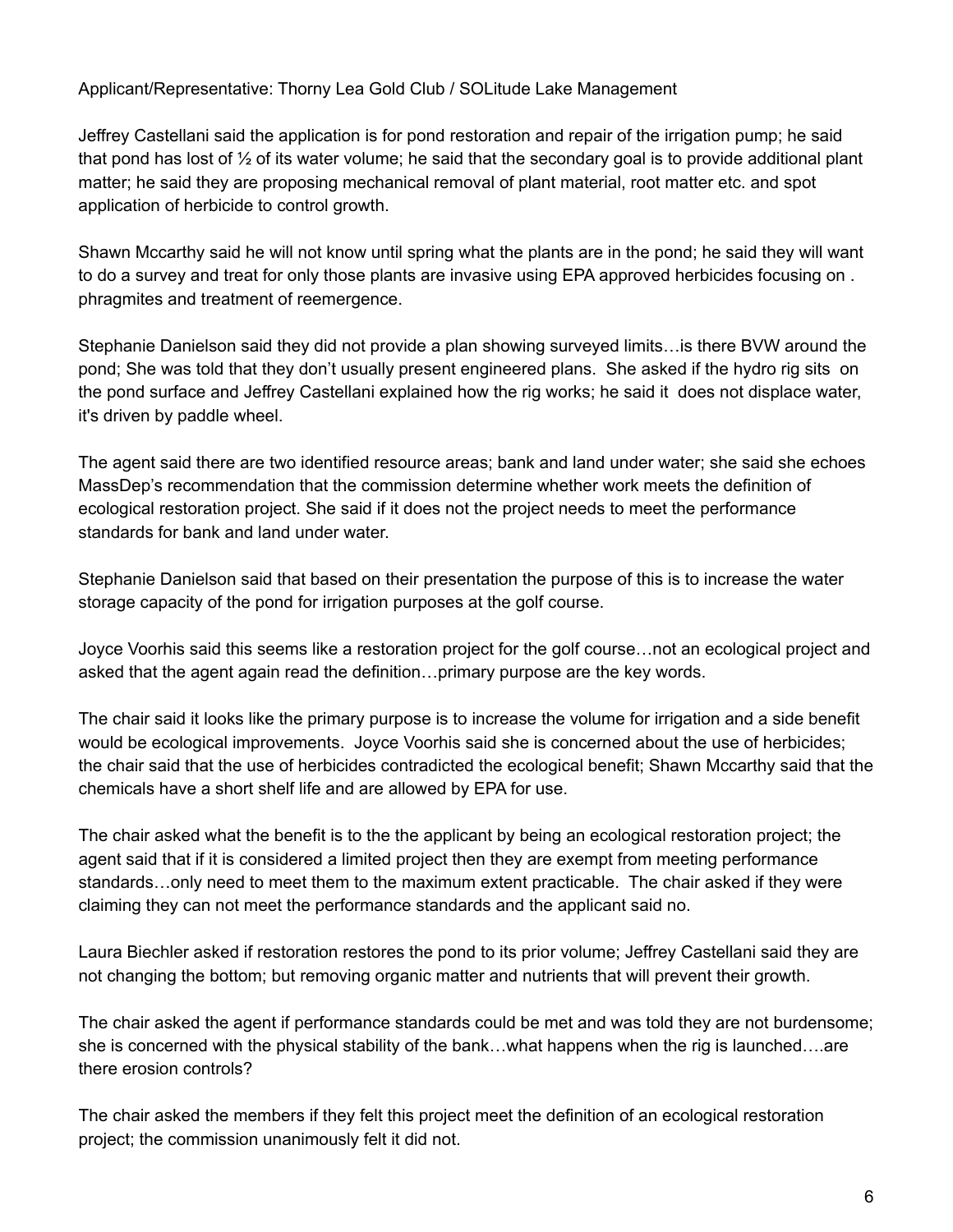Joyce Voorhis said she would like to know how they prevent the problem from recurring once it is cleaned. The chair asked if there was a management plan; Bonnie Sparks said there are no plans, maps etc.; Joyce Voorhis asked where the irrigation pond was located; the chair said she had a hard time with the use of herbicides.

Shawn Mccarthy said that ongoing maintenance is different than the initial treatment.

 Bonnie Sparks said that the whole point of this is to make the pond deeper…she said that once it is raked they can introduce plant species that will out compete with invasive species.

 Shawn Mccarthy asked if they could split the project into two projects to get the dredging done. He was asked what happens to the muck removed and said they will find a local compost site. He asked again about splitting the project and the chair said that the commission is not ready for a vote tonight; she said he needs to address the questions that were raised and then they can discuss splitting it into two projects.

 Jeffrey Castellani asked if they remove the use of herbicides can they move forward as an ecological restoration; the chair said she does not believe that this meets the ecological standards and said she does not know why the performance standards can not be met; she said that stabilization of the bank is important and she wants to make sure the area is restored.

Continued to 1-19-22 by agreement of the parties.

 10. Notice of Intent Property: Curve St, Churchill St, Pine St Project: Grove Street Gas Main Replacement Applicant/Representative: Eversource / SWCA Environmental Consultants

 Becky Weissman said this is a proposed gas main replacement project and a modification of a previously approved project filed by Columbia Gas; she said the location is Grove St. to N. Ledydon across a wetland system and across the river; she said the project received a negative determination in 2-2019. She said that Eversource has identified a route that will avoid wetland impacts; the new project will go from Curve St to Clinton to Pine and cross the Salisbury River at an existing bridge crossing and connect with the main at N. Leydon. She said this is a limited project…a utility installation project. She said they will be installing erosion controls as shown; the pipe will be installed through open trenching within the road at the crossing; there will be no wetland impact; the wetlands are separated by a berm; the new pipe will be hung on the side of the bridge; the existing gas main will be retired in place; she said that impacts are temporary in nature and that the only permanent impacts are to flood plain (hanging of pipes on bridge); she said there will be a weekly compliance monitor.

 The agent said she has no issues with meeting the performance standards; most of her recommendations are housekeeping; the plans need to be stamped by a PE; replace the missing flags prior to start of work; silt sock is recommended instead of straw waddles and the usual special conditions.